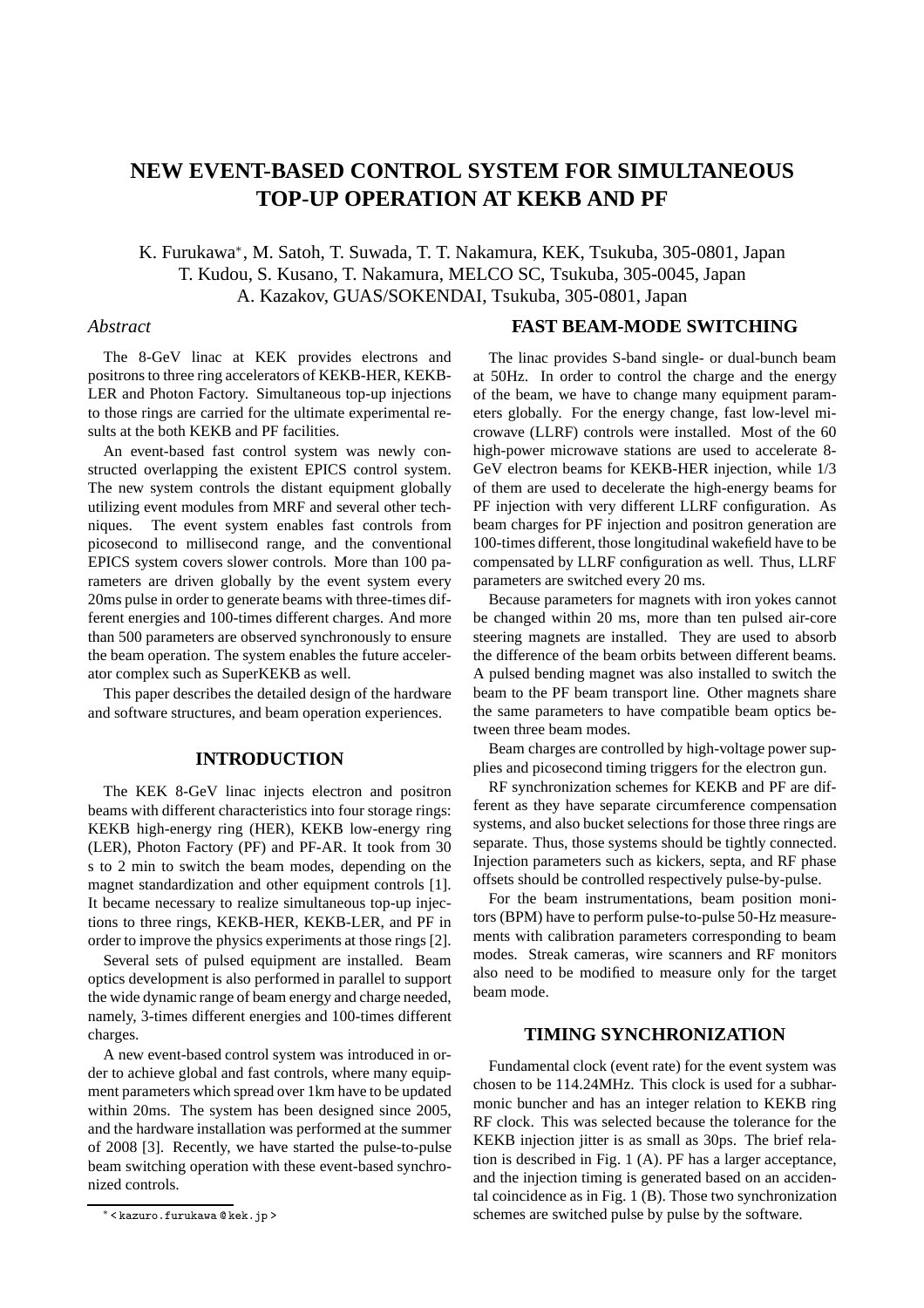

Figure 1: RF and timing synchronization schemes (A) between linac and KEKB which has integer relations for low jitters, and (B) between linac and PF. Those two schemes are switched pulse by pulse.

## **EVENT SYSTEM ARCHITECTURE**

Event generator and receiver stations are operated with EPICS control software release 3.14.9 and vxWorks 5.5.1 [4]. Several event receiver stations have been added recently, and the system now comprises an event generator station and 17 event receiver stations as shown in Fig. 2.

#### *Event Generator Station*

The generator station is operated with an event generator (EVG230) from MRF [5], a CPU (MVME5500), optical event fanouts and a VME64x subrack. 114MHz RF clock and 50Hz synchronization signals are fed into the generator. The application software on the generator builds a stream of events every 20ms, and they are sent to 17 receiver stations through SFP optical transceivers.

#### *Event Receiver Stations*

The receiver station is composed of an event receiver (EVR230RF) from MRF, a CPU (MVME5500)



Figure 2: Overall configuration of the event-based control system. 17 event receiver stations cover 1km facility.

and some I/O modules such as DACs and ADCs depending on the connected hardware systems. A single width EVR230RF can generate up to 16 signals, and several stations which need more than 16 signals accommodate multiple EVR230RFs. Those signals are used to generate LLRF signals and to drive pulsed magnets and beam instrumentations. Analog modules are driven by synchronous software on the CPU that is triggered by an interrupt signal generated by an event received from the event generator.

If it is difficult to embed event receiver hardware into monitoring stations, network connections are used. For example, beam position monitors are read by 26 DPO7104 oscilloscopes with embedded-EPICS, which receive events over Ethernet network [6, 7]. It was found that 50Hz events through the channel-access protocol over linac network are lost less than once in million times.

# *Timing Signals at Receiver Stations*

The timing jitter of the signals at an event receiver station is better than 10ps relative to the RF clock (114.24MHz) at the event generator station as shown in Fig. 3. If the temperature changes, the timing drift is not small, but still it satisfies our needs for most of 150 timing signals other than triggers for electron guns and beam bunch monitors. Thus, most of the timing control system, which was developed during the KEKB linac upgrade, was replaced with this event control system [8].



Figure 3: Timing jitter of output signal from an event receiver is just less than 10ps relative to the original RF clock at the event generator.

#### **OPERATIONAL SOFTWARE STRUCTURE**

With the introduction of event-based control system, any beam injection modes can be assigned to every 20-ms beam pulse. Depending on the experimental situations at the rings, beam mode assignment requests change frequently. However, fast software on event stations cannot be replaced during the operation because that may interrupt the beam pulse stream. Thus, we have designed fast software on event stations which accept a beam mode pattern [9].

#### *Processing on Event Generator and Receivers*

Each element of a beam mode pattern corresponds to a beam mode which specifies certain beam characteristics.